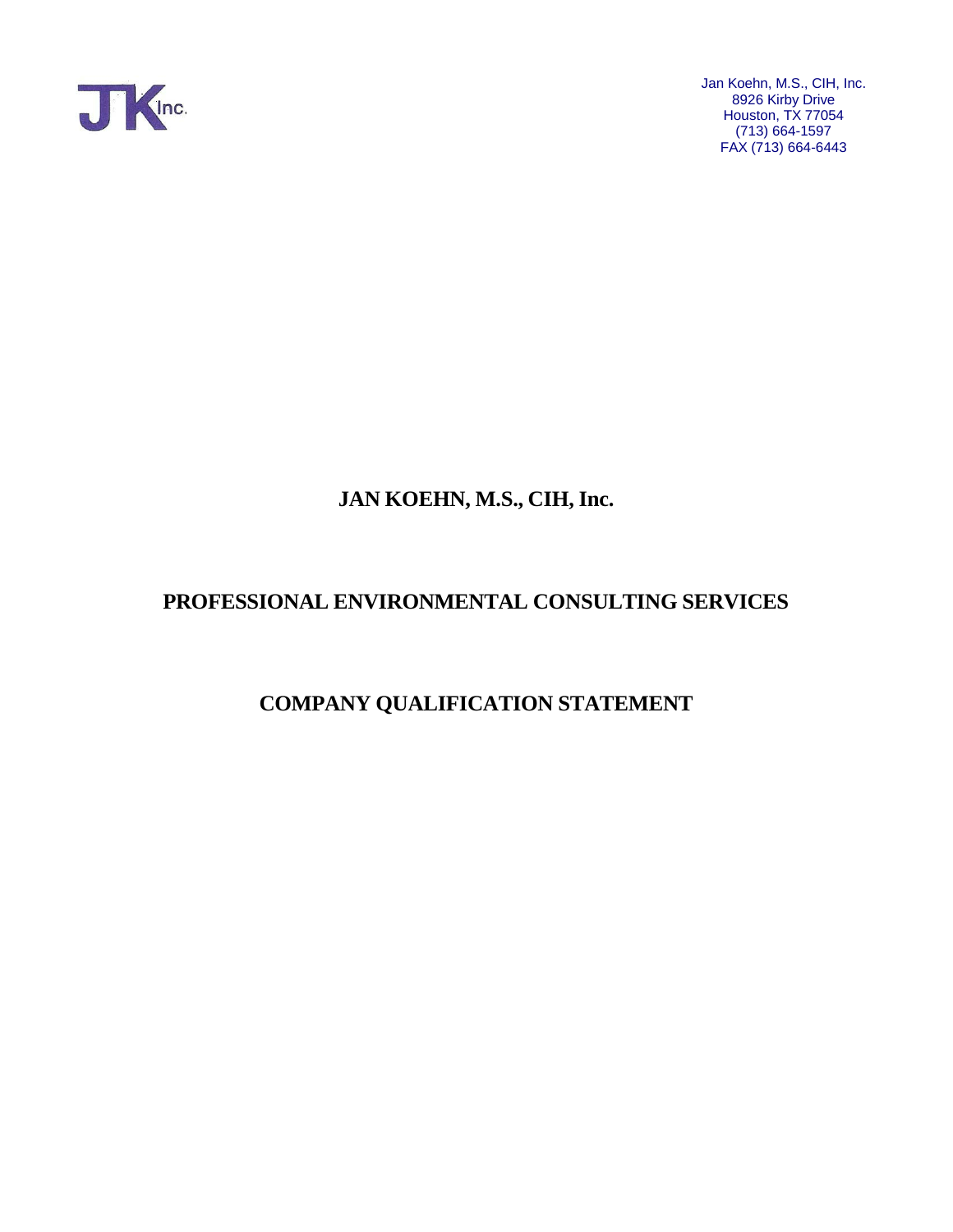

## **JAN KOEHN, M.S., CIH, Inc.**

## **JK, Inc.**

JK, Inc. is a corporation specializing in the recognition, evaluation, control, and management of occupational and environmental health and safety concerns. These activities are accomplished through provision of professional and technical consulting services in a variety of areas.

## *CAPABILITIES*

*Industrial Hygiene Safety Hazard Communication Indoor Air Quality Investigations Microbial Sampling and Assessments Asbestos and Lead Surveys Education and Technical Training Environmental Management Ergonomics Literature Research and Toxicology Reviews Hazardous Materials Management Health Care Infection Control Occupational Health Risk Assessment Regulatory and Accreditation Compliance Workplace Exposure Assessment*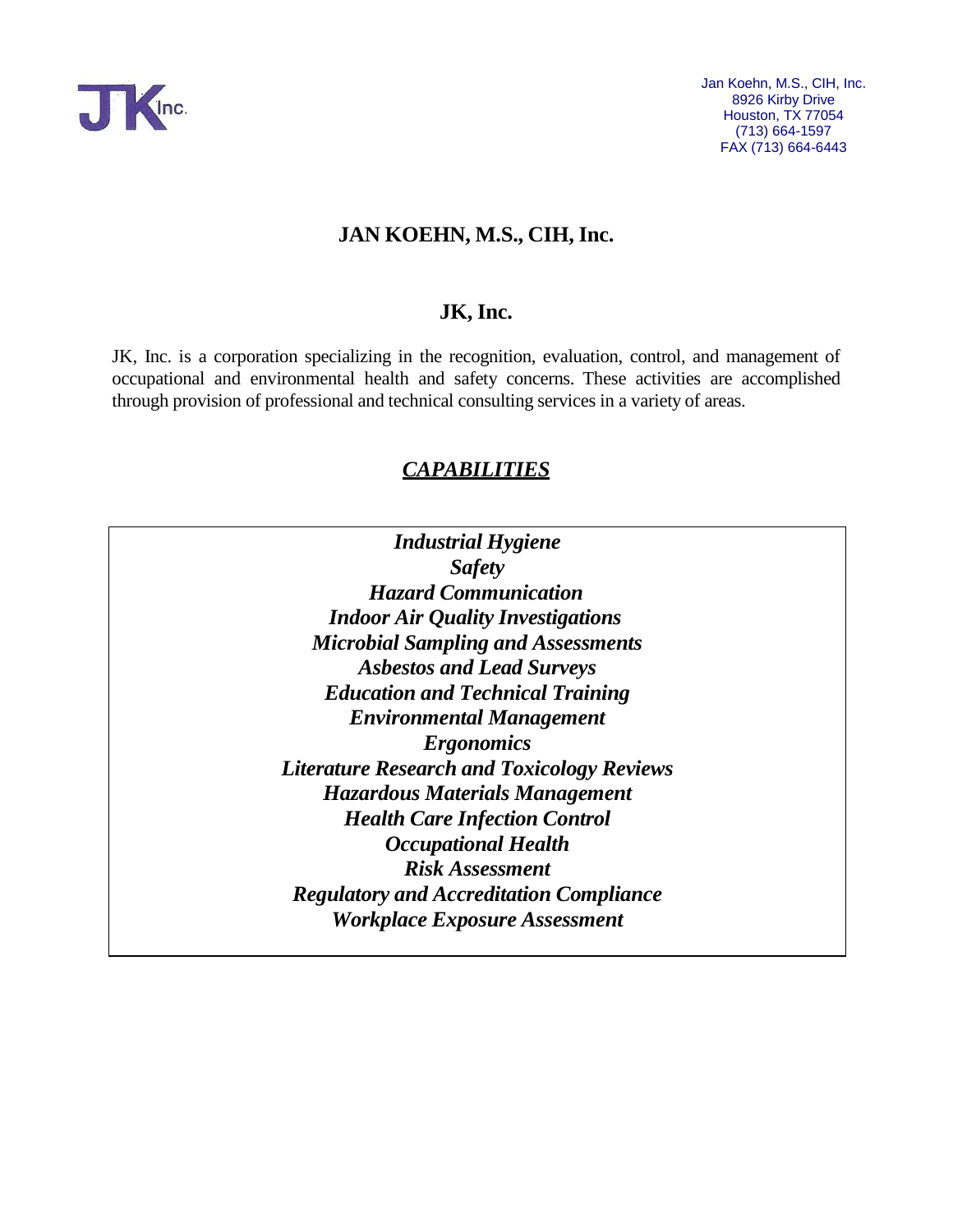

## **JAN KOEHN, M.S., CIH, Inc.**

## **AS YOUR CONSULTANT**

Jan Koehn, M.S., CIH, Inc. is a corporation that provides professional and technical industrial hygiene, environmental, occupational health and safety-related consulting services to a diverse group of Clients. Valid reasons to consider selection of JK, Inc. as your full-service firm are:

#### • **PROFESSIONAL AND TECHNICAL CREDENTIALS AND REPUTATION**

Jan Koehn possesses a Master's Degree in Environmental Sciences with specialization in industrial hygiene and toxicology, and has obtained certification in Comprehensive Practice by the American Board of Industrial Hygiene (ABIH) as a Certified Industrial Hygienist (CIH). Other JK, Inc. project personnel have completed various levels of educational pursuits including technical training certification and/or licensing in a wide variety of specialized areas along with extensive field and project work experience as an additional supplement to formal education. Education and technical training have been achieved and continue to be maintained by all JK, Inc. personnel in various areas of specific personal interest and professional and technical expertise in diverse fields. These areas include industrial hygiene, workplace exposure assessment, environmental management including asbestos and lead, indoor air quality, and microbial investigations, and/or remediation.

#### • **PERSONALIZED CLIENT INTERACTIONS**

Consulting services are conducted on a personalized basis by knowledgeable and experienced professional and technical project personnel. The appropriate professional Consultant is provided for proper performance of the project work activities requested. Verbal results are communicated to the Client upon receipt and then final project written documentation is prepared and forwarded.

### • **INNOVATIVE AND CREATIVE APPROACHES TO TECHNICAL PROJECTS**

JK, Inc. personnel strive to develop, implement, and document innovative and creative approaches to technical project management. These activities are completed in a wide variety of technical disciplines involving standard health and safety programs considering the scope of project consulting services requested by each individual Client. Team efforts are being increasingly utilized to address the Client's needs in a productive and cost effective manner using a variety of local resources with specific technical areas of expertise and cross training of staff members.

#### **CERTIFICATIONS**

**WOMEN BUSINESS ENTERPRISE (WBE)** - Certified by the Women's Business Enterprise Alliance, City of Houston and the State of Texas as a Historically Underutilized Business (HUB).

**SMALL BUSINESS ENTERPRISE (SBE) –** Certified by the Port of Houston Authority.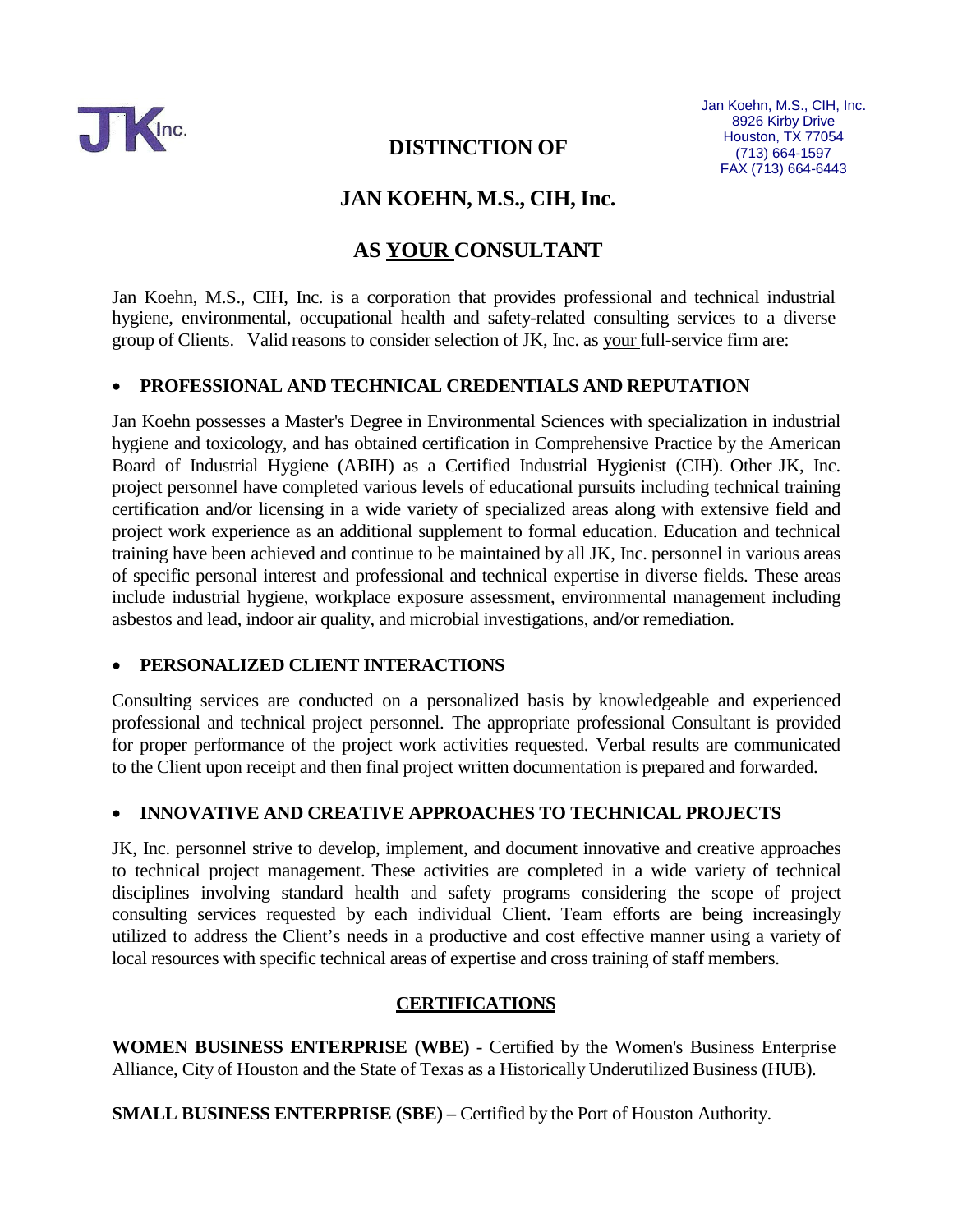

### **PROFESSIONAL AND TECHNICAL CONSULTING SERVICES**

- Asbestos, Lead Management, and Mold Assessment facility surveys, scope of work preparation for abatement/remediation, project design, contract documents and technical specifications, contractor selection and compliance, project oversight and technical surveillance, and representative air sample collection and analysis or applicable methodologies.
- Education and Training hazard communication, hazardous waste operations, asbestos and lead awareness and Operations and Maintenance (O & M) training, bloodborne pathogens, industrial hygiene, safety, indoor air quality, asbestos training including Air Monitoring Technician (AMT) and NIOSH 582 airborne fiber counting course presentations, and also Mold Assessment and/or Remediation sampling techniques and other technical considerations.
- Environmental and Occupational Health indoor air quality monitoring, evaluations and regulatory compliance reviews, site investigations, toxicology, and health risk assessment.
- Industrial Hygiene and Safety workplace exposure assessment, sampling strategy design, conduct of representative occupational monitoring for airborne chemical and physical hazards for OSHA compliance, bioaerosol monitoring and other microbial assessments, ergonomic evaluations, and performance and documentation of workplace audits and surveys.
- Occupational, Environmental, and Regulatory Toxicology development and review of MSDSs and labels according to applicable standards; and, conduct of literature reviews using toxicology databases and various hazard ratings.

### **GEOGRAPHIC MARKET CAPABILITIES**

Local, Regional, National, and International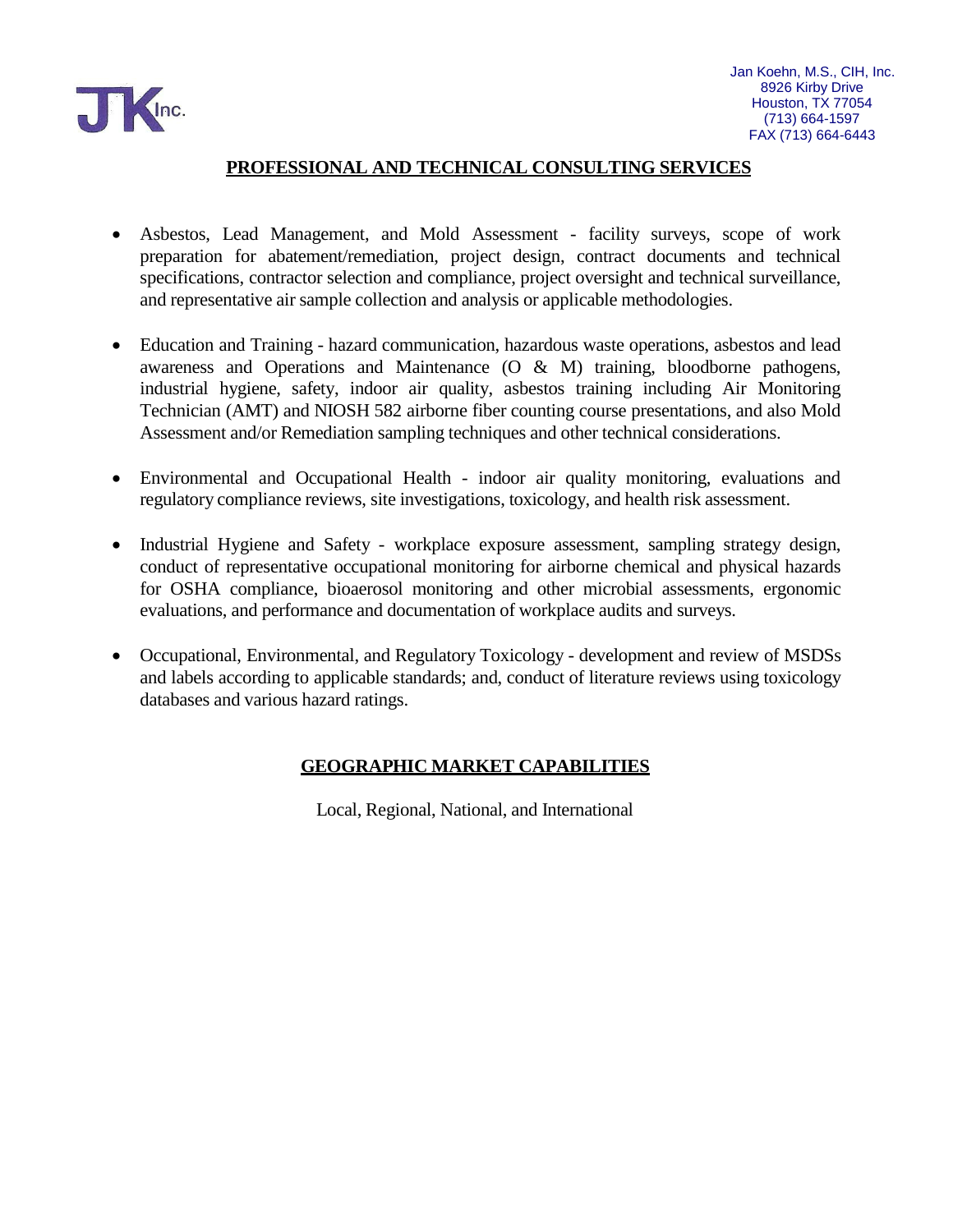

#### **COMPANY HISTORY**

Jan Koehn, M.S., CIH, Inc., or JK, Inc., is a full-service industrial hygiene consulting company located in Houston, Texas. The company was incorporated within the state of Texas with official initiation of business on July 1, 1988. Initial consulting projects performed involved professional and technical field services in the areas of asbestos management and industrial hygiene. During 1989 – 2021, technical project activities were expanded to include indoor air quality investigations, microbial investigations, workplace exposure and risk assessments, noise monitoring, toxicology-related projects, ergonomic evaluations, health care issues such as infection control with microbial monitoring, and various technical education and training efforts. Consulting services are provided within all geographic areas from local to international. JK, Inc. maintains certification as a Women Business Enterprise (WBE) through several local and national organizations.

JK, Inc. employs professional and technical personnel in various disciplines of industrial hygiene, safety, microbiology, and indoor air quality. Advanced training and certification in the technical fields of asbestos management have been documented since initiation of the company and also for mold expertise. The capability for sample collection and field analysis of airborne fibers according to NIOSH Method 7400 has been provided as a service to Clients. JK, Inc. participates in the Proficiency Analytical Testing (PAT) program with Jan Koehn completing on-site airborne fiber sample analysis. Investigation and research related to current indoor air quality concerns are addressed through microbial site assessments. All project reports and documentation are prepared and reviewed by Jan Koehn, a Certified Industrial Hygienist (CIH) in the area of Comprehensive Practice by the American Board of Industrial Hygiene (ABIH) since 1987 with appropriate Certification Maintenance (CM). JK, Inc. is committed to planned growth, continuous improvement in quality, and training of company personnel through in-house as well as formal training presentations including practical field experience in all technical consulting areas.

Jan Koehn, M.S., CIH, Inc. is a corporation that provides professional and technical industrial hygiene, environmental, safety, and toxicology-related consulting services to a diverse group of Clients. Client categories include the following: academic and research institutions; hospitals and health care organizations; government agencies; school districts; industries such as refining, chemical, packaging and manufacturing plants; and, large consulting companies. Partnerships with industrial hygiene laboratories accredited by the American Industrial Hygiene Association (AIHA) including HIH Laboratory in Webster, Texas have been established and maintained. Valid reasons for the selection of JK, Inc. are: professional and technical credentials and reputation, personalized Client interactions, innovative and creative approaches to technical projects including team efforts, and professional references as well as technical competence and strict ethical considerations. Other reasons include: reliability, accuracy, attention to detail, and commitment to appropriate project completion and proper recordkeeping and documentation. Personal attention is given to directly address the Client's needs by all JK, Inc. personnel.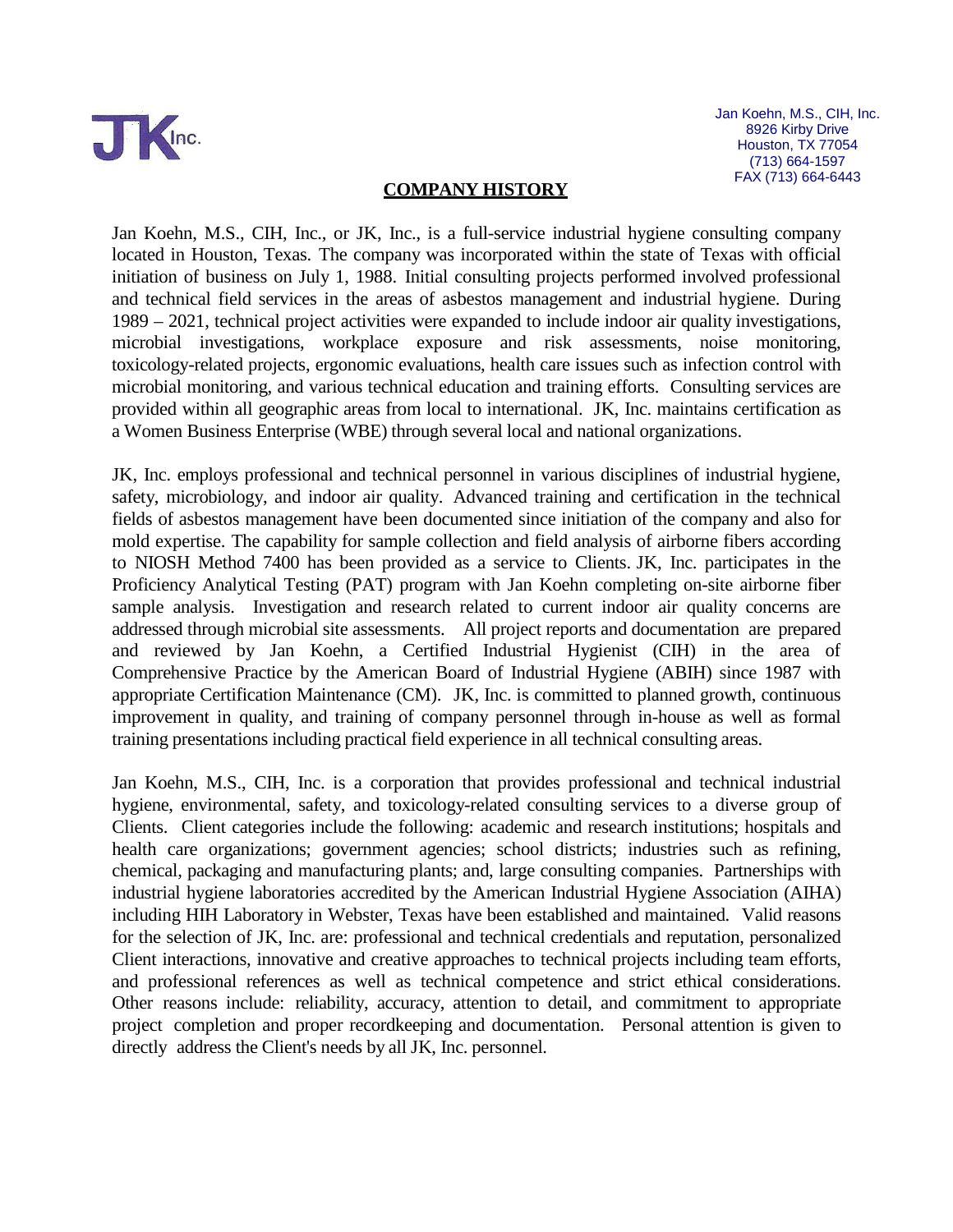

## **PROFESSIONAL CONSULTING SERVICES**

#### *Audit/Reviews*:

RegulatoryCompliance Audits Occupational Safety and Health Program Content Reviews Assistance with Interpretation of Regulatory Requirements (i.e. OSHA)

#### *Industrial Hygiene*:

Asbestos-Containing Material (ACM) Surveys and Lead Management Biological Sampling and Analysis Chemical and Physical Hazard Evaluations Employee Exposure Monitoring Ergonomic Evaluations Hazard Communication Programs Indoor Air Quality Investigations Infection Control Techniques and Airborne Monitoring Microbiological Assessments Noise Monitoring and Evaluations Ventilation System Technical Reviews Workplace Exposure Assessment Programs

#### *Safety Management*:

Hazard Identification and Technical Process Review Occupational Safety Surveys, Evaluation, and Controls Assistance with Program Development and Content

#### *Environmental and Occupational Health*:

Environmental Management LaboratoryConstruction Layout and Design Performance of Ventilation Assessment and Measurement Risk Assessments for Process Hazards and Workplace Exposures

#### *Consulting - Toxicology Services for Hazard Communication:*

Toxicological Assessment and Risk Determination Material Safety Data Sheet (MSDS) Review and/or Labels Technical and Regulatory Literature Research and Reviews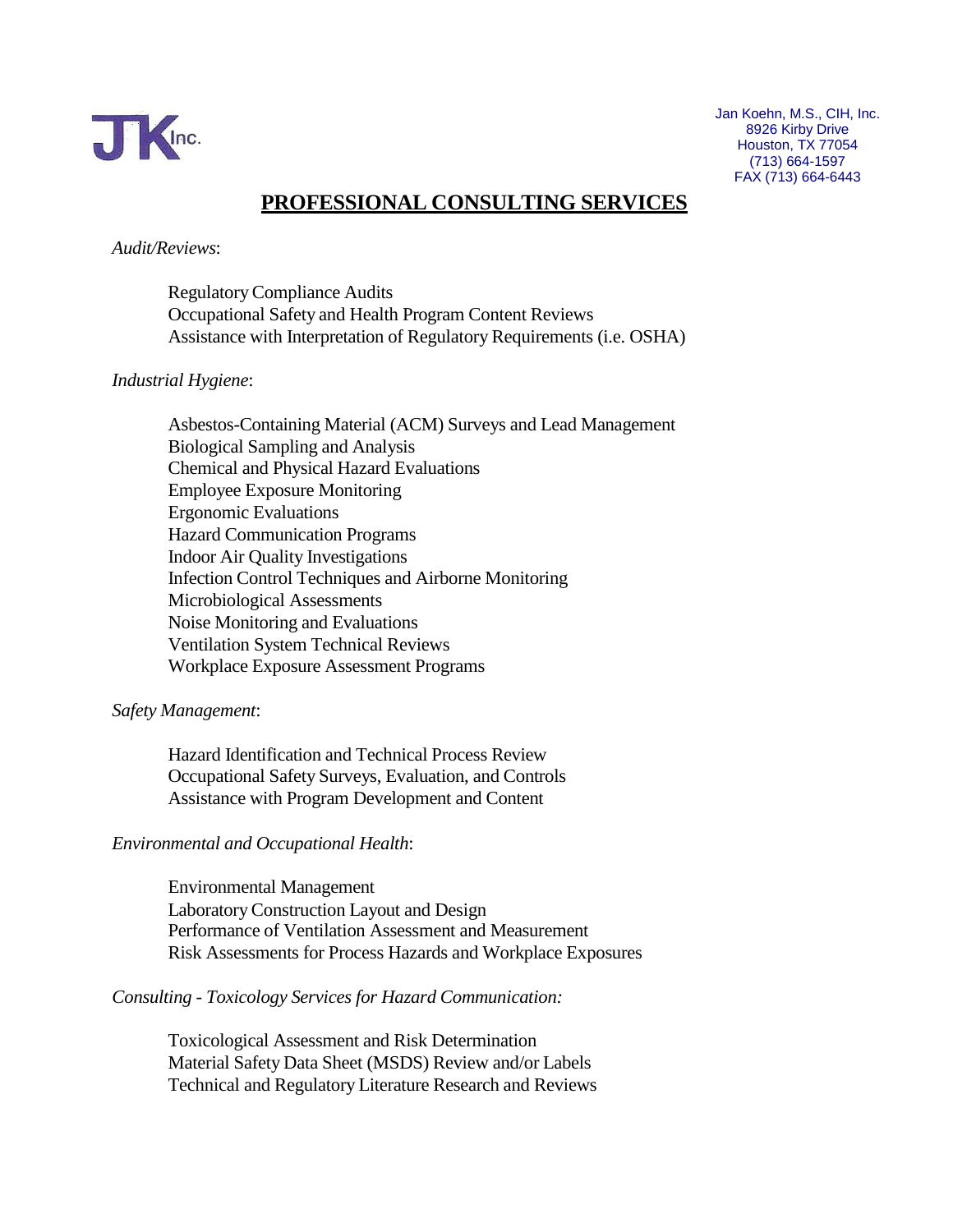

## **PROFESSIONAL CONSULTING SERVICES** (continued)

#### *Education and Training*:

Asbestos-Containing and Lead Management and Control -

- Employee Awareness Training
- Operations and Maintenance (O & M) Training
- Air Monitoring Technician (AMT) Training and Refreshers
- NIOSH 582 Fibercounting Course

Hazardous Waste Site Operations -

- Awareness Training
- Technical 24-hour or 8-hour First Responder Training
- Annual 8-hour Refresher Training

#### *Hazard Communication Programs:*

Hazard Communication Training -

- Blood Borne Pathogen Training
- Exposure/Infection Control Training
- Emergency Response Activities

Industrial Hygiene and Safety Training -

- Construction Standards
- Hospital Safety Issues
- Infection Control
- Laboratory Standard
- Indoor Air Quality (IAQ) Training
- Noise and Hearing Conservation
- OSHA Safety Standards e. g. Confined Space Entry, Lock-Out/Tag-Out, Personal Protective Equipment OSHA Substance-Specific Standards e.g. Benzene, Lead, Asbestos, Ethylene Oxide, and Formaldehyde.
- Workplace Exposure Assessment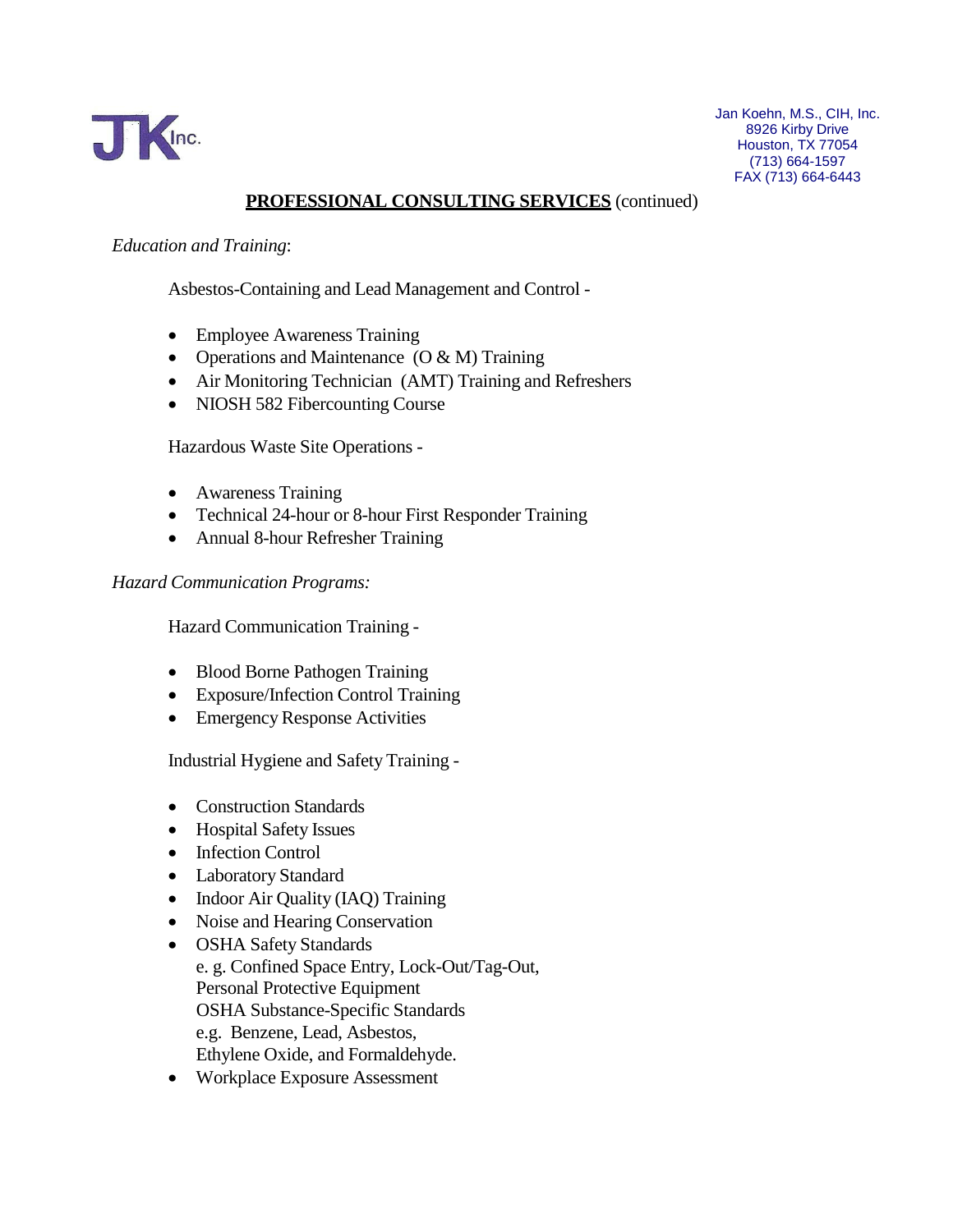

## R E S U M E – V I T A

Jan Koehn, M.S., CIH

Ms. Koehn has a Bachelor of Science degree from Texas A & M University in Microbiology in 1979, and a Master of Science degree from the University of Texas School of Public Health in Environmental Sciences - Industrial Hygiene/Toxicology in 1983. She had several job positions at UT Health Science Center in Houston, Texas since 1979 including the Director of Chemical and Biological Safety during 1985-1987. She has over thirty years of experience in Industrial Hygiene and Safety as well as asbestos abatement, surveillance and project management and initiated professional and technical consulting services as JK, Inc. in 1987. She is licensed by the Texas Department of State Health Services (DSHS) as an Individual Asbestos Consultant since 1993 and maintains the state of Texas Mold Assessment Consultant (MAC) license since 2004. Ms. Koehn has performed facility environmental audits for asbestos, indoor air quality, noise, and assessment surveys including site-specific sampling strategy design and conduct with data interpretation and final documentation of representative monitoring for chemical, physical, and biological hazards in various occupational workplaces. She has prepared technical specifications for asbestos abatement and mold remediation projects and completed surveys, management, and extensive air monitoring and site investigations including demolition project surveillance. She has addressed infection control concerns as well as monitoring and site assessments in hospitals and health care institutions throughout the Gulf Coast, and performs emergency response consulting efforts for Clients. She is a Certified Industrial Hygienist (CIH) by the American Board of Industrial Hygiene (ABIH) in Comprehensive Practice since 1987 and has required Certification Maintenance (CM) points. Ms. Koehn taught technical asbestos and indoor air quality courses previously for the Texas Engineering Extension Service of Texas A & M University and also site-specific annual Hazardous Waste Operations refresher training (29 CFR 1910.120). Ms. Koehn provided safety course instruction during 1997 to 2000 and also for an Industrial Hygiene Sampling and Laboratory Analysis course at the University of Houston-Clear Lake in 2008, 2010, 2013, 2015, and 2019. She teaches an Industrial Hygiene Instrumentation course annually at the University of Houston – Downtown campus for the Safety program since 2004 and is a member of Advisory Boards related to Safety and Industrial Hygiene degree programs for academic institutions. She is a member of various professional organizations in the technical fields of industrial hygiene, safety, and/or risk, and has been a member of both the national and local sections of the American Industrial Hygiene Association (AIHA) and the American Society of Safety Engineers (ASSE) for over 30 years, and a member of the Board as a Director for Continuing Education for the Gulf Coast Local Section of AIHA. She was previously a member of the Asbestos Analysts Committee of the AIHA Laboratory Quality Assurance Programs and also a Consultant member of the Academy Committee Team (ACT) for the annual Professional/Fall Conference on Industrial Hygiene (PCIH) sponsored by the American Board of Industrial Hygiene (ABIH). She is President of JK, Inc., a full-service industrial hygiene and indoor air quality consulting company, which has been in business within Texas and throughout the United States for over thirty years.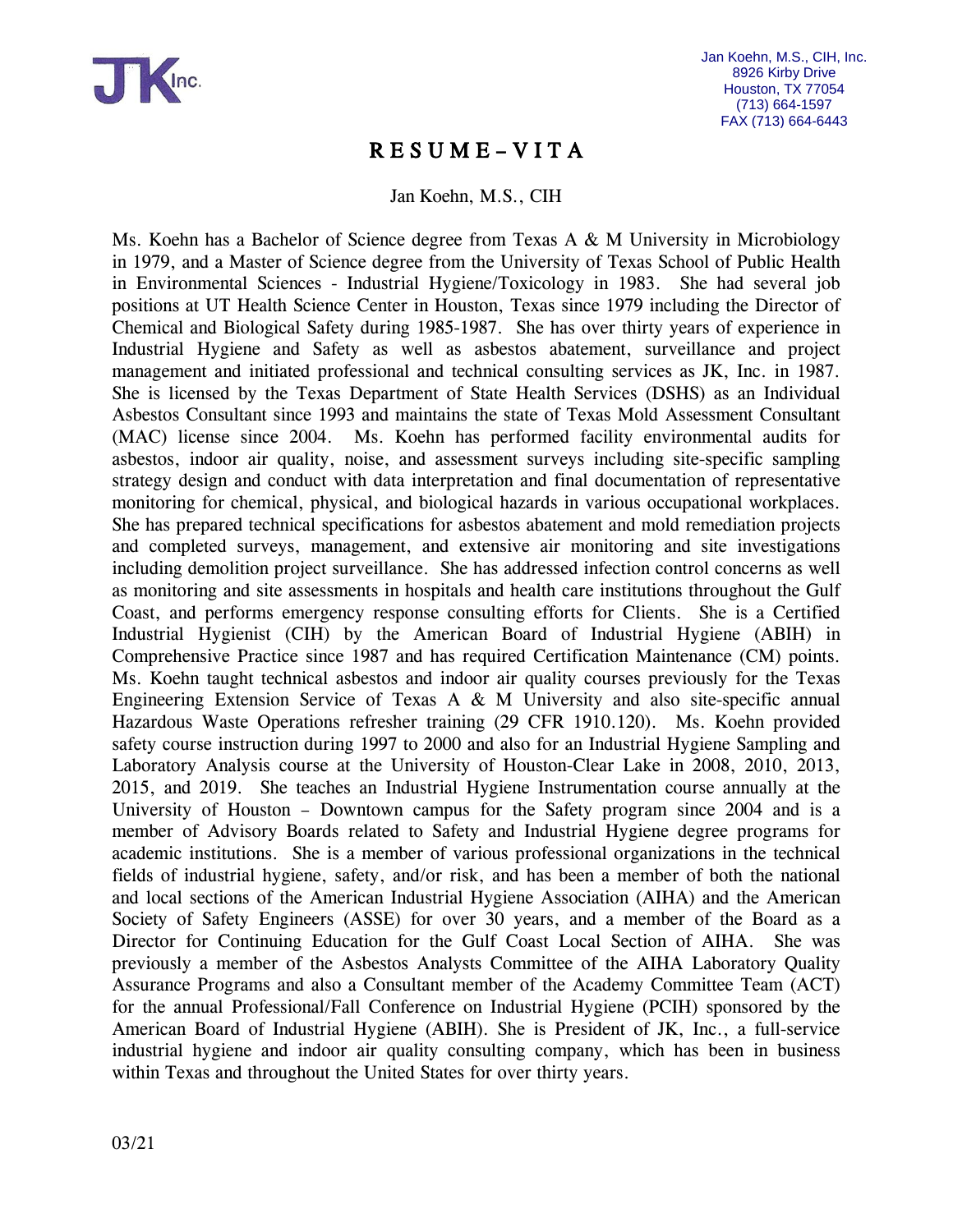

# B I O G R A P H Y

William M Young, M.S., CIH, CSP

Mr. Young has a Bachelor of Arts degree from North Texas State University in Biology in 1975, and a Master of Science degree from the University of Texas School of Public Health in Environmental Sciences - Industrial Hygiene obtained in 1997. He had several job positions, including Automatic Welding Machine Operator at Kane pipe manufacturing, Multi-probe Production Line Supervisor at Texas Instruments, Urethanes and Oxide Polymer Research Technician at Dow Chemical, Shift Foreman and Days QSHE Foreman at Dow prior to becoming an Industrial Hygienist at The Dow Chemical Company in February 1989.

He is a Certified Industrial Hygienist (CIH) by the American Board of Industrial Hygiene (ABIH) in Comprehensive Practice since 1993 and a Certified Safety Professional (CSP) by the Board of Certified Safety Professionals (BCSP) in Comprehensive Practice since 1995. He has maintained the required Certification Maintenance (CM) points for both designations.

Mr. Young has over thirty years of experience in Industrial Hygiene and Safety which included industrial hygiene support for epoxy and polyurethane plants, back-up and site Radiation Safety Officer (RSO), Emergency Response Team member, Global IH Expertise Center member, Senior EHS Delivery Specialist, HSSE Supervisor, and Senior QSH&E Manager. He has supported OSHA VPP Star Programs at Dow sites since becoming an Industrial Hygienist, and managed VPP Star Programs for more than 10 years on the Facilities Support Services Contract at NASA for the Johnson Space Center (JSC). While in the Dow IH Expertise Center, he was responsible for IH support within Latin America which involved audits and visits to multiple sites in Mexico and many countries in South America. As a Dow Emergency Response Team member, Mr Young helped to develop the first protocols for the Channel Industries Mutual Aid (CIMA) Industrial Hygiene Response Team. At NASA he was a member of the Hurricane Ride-Out Team during Hurricane Ike and completed training for ICS-100, ICS-200, and IS-700.

He has been accredited as an Asbestos Contractor/Supervisor since 1991, and is an Adjunct Professor at the University of Houston at Clear Lake since 1995. As an Adjunct, he has completed and currently provides course instruction including: 8 semesters - Personal Protective Equipment Course; 6 semesters - Hazardous Materials and Emergency Management Course; 4 semesters - Principles of Safety; 3 semesters - Techniques of Safety Engineering & Analysis; 2 semesters - Industrial Ventilation; and, 1 semester - Fire Safety Engineering.

In March 2019, Mr. Young joined the team of JK Inc, a full-service industrial hygiene and indoor air quality consulting company which has been in business within Texas and throughout the United States for 30 years to directly assist with provision of professional and technical safety and health consulting services. Mr. Young also is a U.S. Coast Guard Licensed U.S. Merchant Marine Officer for vessels up to 100 Tons since 1985 and maintains a TWIC card.

03/21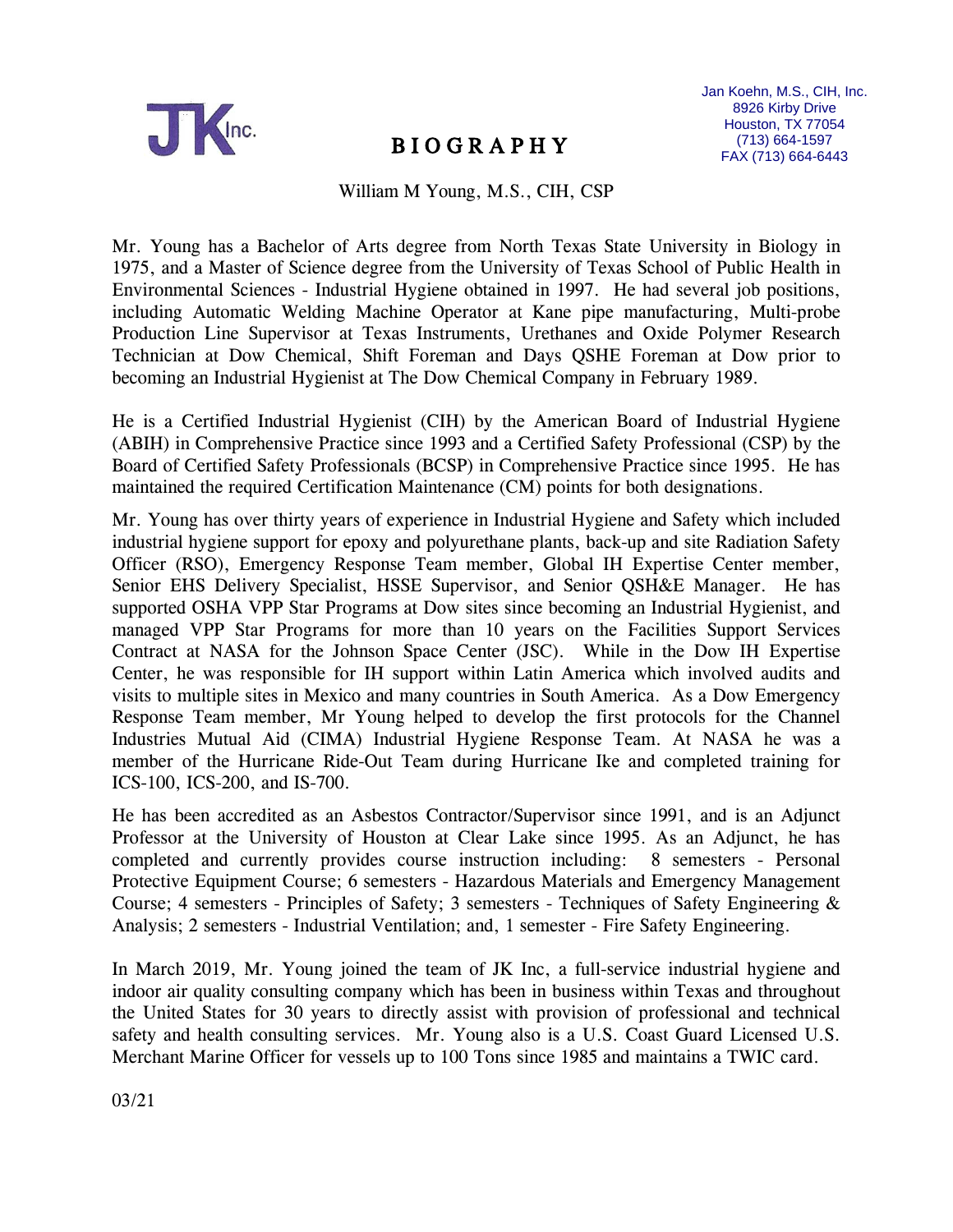

## R E S U M E

Joy Bradbury, M.S., ASP

Ms. Bradbury has a Bachelor of Science degree in Mechanical Engineering from Rice University (1983) and a Master of Science degree from the University of Houston-Clear Lake (UHCL) in Environmental Science - Safety (2017). She received her certification as an Associate Safety Professional (ASP) from the Board of Certified Safety Professionals (BCSP) in 2018.

Ms. Bradbury is a member of two Safety and Health professional organizations and has participated in continuing education seminars in the technical field of industrial hygiene and safety. She is currently a member of the local chapters of the American Industrial Hygiene Association (AIHA) and the American Society of Safety Professionals (ASSP). During graduate school, Ms. Bradbury was active in the Society of Industrial Hygiene and Safety Professionals (SIHSP), a student organization at UHCL.

While pursuing her Master of Science degree, Ms. Bradbury interned with The Brock Group and Cheniere Energy. At The Brock Group, she authored a 4-week safety initiative on "Line of Fire", including daily toolbox talks, case studies and knowledge checks. She also updated the company policies on Confined Space Entry and Fall Protection to meet updated OSHA requirements and best practices. At Cheniere Energy, Ms. Bradbury developed the draft for Cheniere's Health & Safety Accountability model and authored several Safety Alert Bulletins for company-wide distribution.

After graduation, Ms. Bradbury worked for six months as an Industrial Hygiene intern at Baker Hughes, a GE Company. She conducted qualitative and quantitative Industrial Hygiene assessments at manufacturing sites, planning and performing IH monitoring for chemical and physical hazards. She also identified areas for improvement, recommending engineering, administrative, and PPE controls for consideration by company management.

In 2018, Ms. Bradbury returned to The Brock Group as an HSE Specialist, where she contributed to corporate analytics pertaining to Safety and Health data. She also trained site safety professionals to learn the company's electronic incident management system, and she counteracted incident trends through corporate-wide sharing of lessons learned.

In December 2018, Ms. Bradbury began working with JK, Inc., a full-service industrial hygiene and indoor air quality consulting company which has been in business within Texas and throughout the United States for 30 years. Ms. Bradbury conducts noise and industrial hygiene surveys including representative OSHA compliance monitoring for identified chemical and physical hazards in manufacturing and industrial workplaces, and performs assessments in various workplaces for environmental issues including indoor air quality investigations for the potential presence of microbial agents.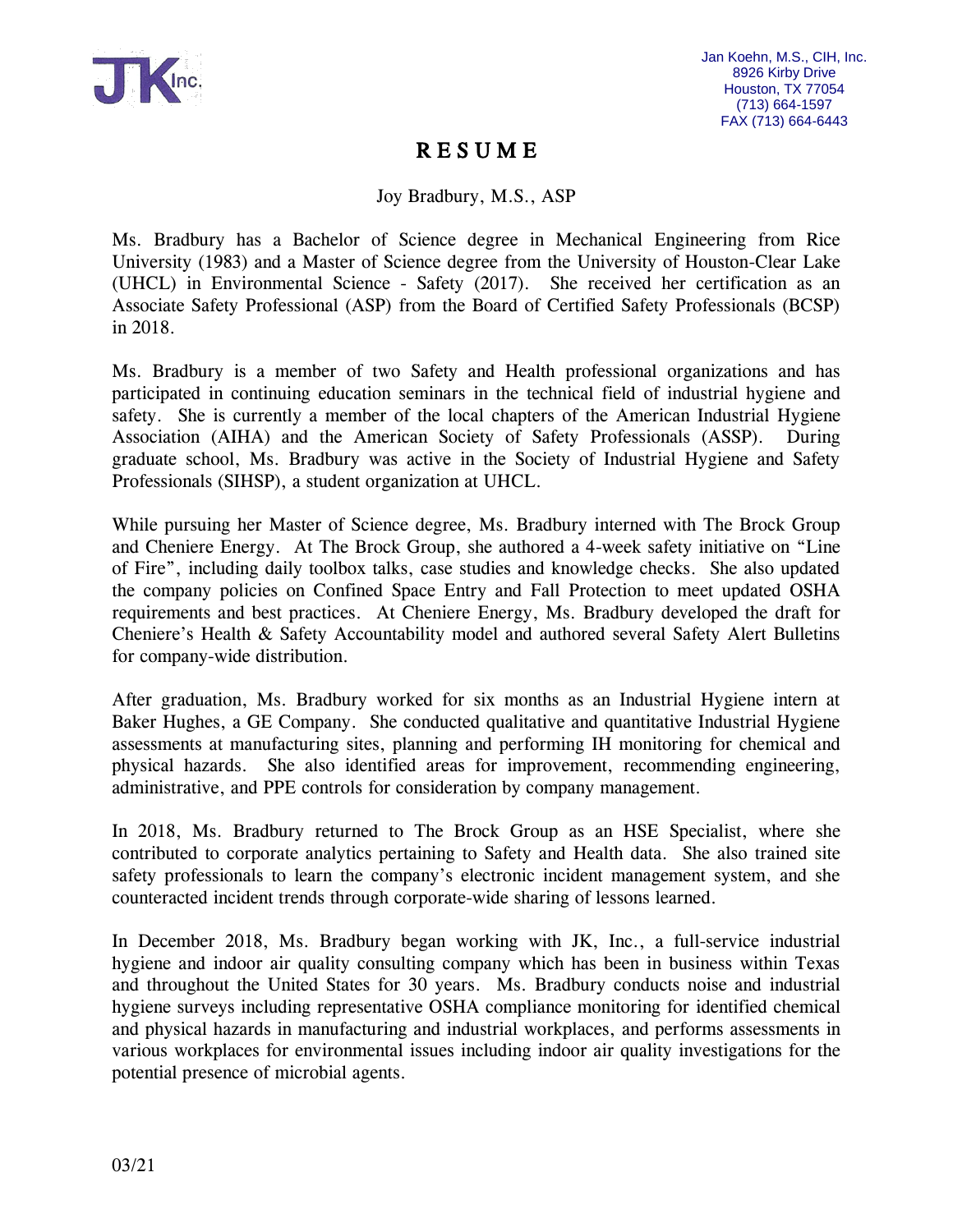

#### BIOGRAPHY OF

#### PAUL L. WHITTON

Paul Whitton graduated from Brownsville High School located in Brownsville, Texas in 1964. He attended both San Jacinto College located in Pasadena, Texas, and Lee College located in Baytown, Texas with completion of numerous courses in the areas of management and business.

Mr. Whitton was employed with Brown  $\&$  Root for 14 years. He held positions ranging from Construction Foreman to Maintenance Area Superintendent. During this time, he attended numerous vocational training schools related to construction management. He joined Pyr-Coat, Inc. in 1982 and was in charge of the Manufacturing and Contracting Division. Pyr-Coat manufactured and marketed both fireproofing and asbestos encapsulation products, and developed and operated this new division.

In 1986, Mr. Whitton formed Contracting Specialist, Inc. in Houston, Texas to concentrate in the field of asbestos abatement. As Vice-President of this firm, he was responsible for the following field management responsibilities: estimation, scheduling, project staffing, training, supervision, equipment and supply provision, conduct of work activities, waste disposal, and recordkeeping. He successfully completed over 100 asbestos abatement projects totaling over \$ 5 million prior to 1989.

Mr. Whitton joined Envirocare located in Houston, Texas during 1989. With this group, he worked to develop asbestos abatement and management work activities including Client development, marketing, project estimating and bidding, field conduct of abatement work involving interaction with trained supervisors and workers, and close-out of project documents and Client billing.

During early 1990, Mr. Whitton exited Envirocare to start his own asbestos abatement and hazardous material remediation company entitled P. L. Whitton Company located in Houston, Texas. For six years, this company provided services to a diverse group of Clients including Texas Children's Hospital, St. Luke's Episcopal Hospital, Humana Hospitals, Baylor College of Medicine, Exxon, Chevron, and school districts. In 1992, this company opened a branch office, P. L. Whitton Northwest located in Seattle, Washington to address substantial developed work along the West Coast.

Mr. Whitton had successfully completed numerous asbestos-related training courses. These include: "Supervision of Asbestos Abatement Contracts" and "Procedures and Practices of Asbestos Abatement" offered by Georgia Institute of Technology; and, several seminars concerning conduct of asbestos abatement activities offered by the National Association of Asbestos Abatement Contractors. Mr. Whitton was a member of the following organizations: American Industrial Hygiene Association (AIHA), National Asbestos Council, and the National Association of Asbestos Abatement Contractors.

Mr. Whitton joined JK, Inc. during 2000. He has completed training and performs asbestos, mold-related jobs, and industrial hygiene technician consulting activities for Clients. He is currently licensed as an Asbestos Inspector, Asbestos Project Manager, and an Air Monitoring Technician by the state of Texas. He performed Hurricane Katrina response activities during 2005 and addressed technical oversight, air monitoring, and consulting aspects of required mold-remediation associated with extensive water intrusion as well as response to Tropical Storms Allison in 2001 and also Harvey in Houston, Texas during 2017 - 2018. He successfully completed projects for JK, Inc. Clients.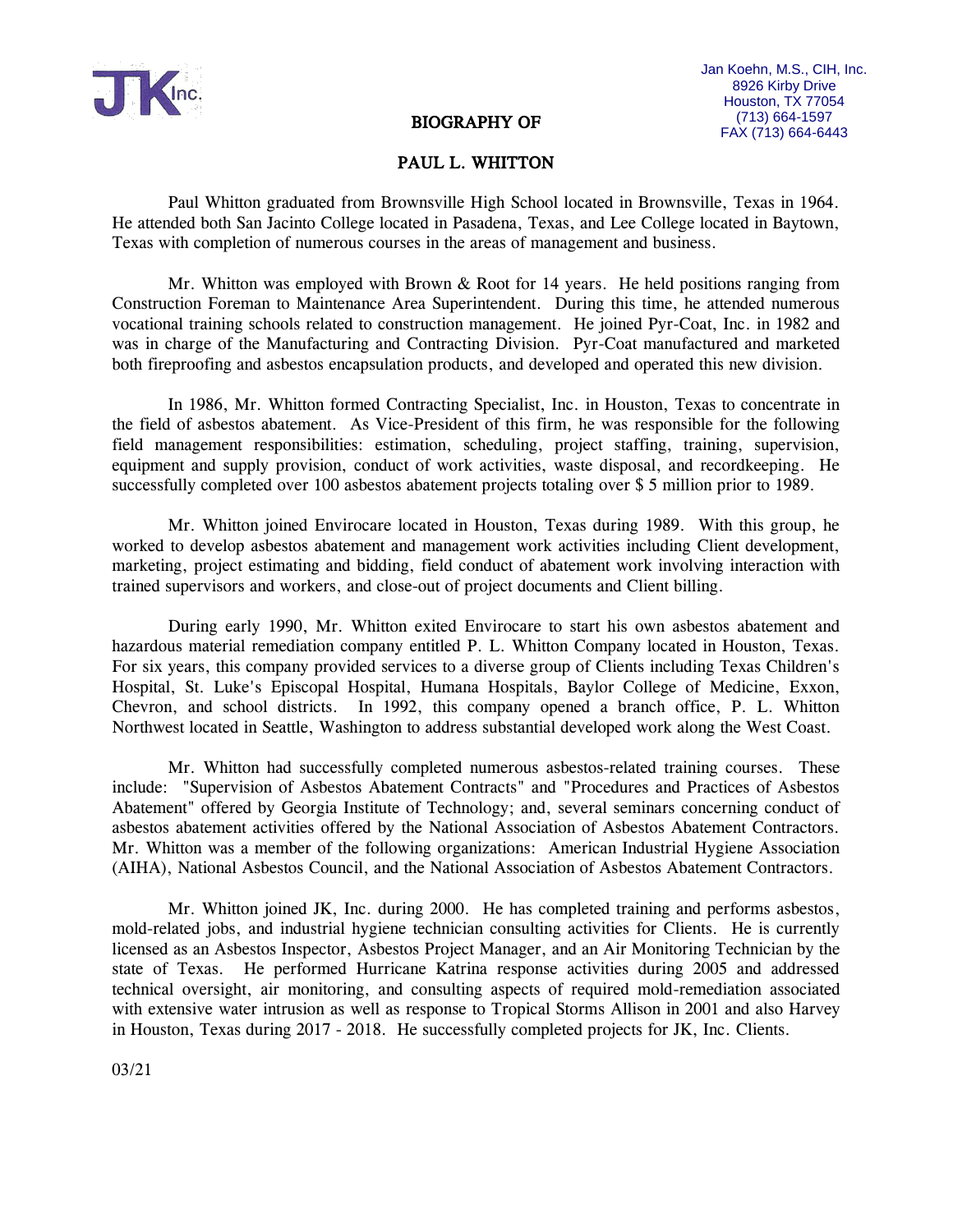

## R E S U M E

### ALFREDO ANDREW CERVANTES

Alfredo Andrew Cervantes graduated from Northbrook High School located in Houston Texas during 2011. He attended local automotive technical training in the Houston area as well as Lone Star Community College from 2011 to 2013 and currently during 2019 - 2020 to successfully pursue an Associate Degree in Science.

He has worked for asbestos abatement companies including Brand, Mobley Safway, and previously AMX Environmental. He has completed extensive removal projects addressing hazardous materials including asbestos abatement. He has worked in association with various Consultants to review and implement project technical design documents for abatement of specified Asbestos-Containing Materials (ACM). He has employed proper methods of containment and control for ACM, and removed materials using appropriate work practices and procedures with proper disposal, and abatement project documentation.

During 2017, he has completed courses for Air Monitoring Technician as well as Contractor/Supervisor for abatement oversight involving proper work practices and procedures for removal of specified ACM. He is also licensed by the Texas Department of State Health Services (DSHS) as an Asbestos Project Manager and Air Monitoring Technician. He worked as an Air Monitoring Technician (AMT) for JK, Inc. to assist with a high rise building abatement project for specified ACM in accordance with project specifications and a defined scope of abatement within an occupied building for both mechanical piping as well as replacement of ventilation systems. He has implemented airborne fiber monitoring strategies with daily project sample documentation.

Mr. Cervantes has successfully completed asbestos-related training courses including: "Supervision of Asbestos Abatement Contracts", "Procedures and Practices of Asbestos Abatement", and "Asbestos Inspector" at NATEC of Texas. He had attended several seminars and other training classes addressing conduct of asbestos abatement as well as performed a variety of indoor air quality, industrial hygiene, and OSHA compliance airborne and noise monitoring activities within Texas and along the Gulf Coast.

Mr. Cervantes provided consulting activities for outlined asbestos abatement projects for JK, Inc. since 2017. He has completed training and conducts asbestos and mold-related jobs, and industrial hygiene technician work for various Clients. He has performed technical oversight, air monitoring, and consulting aspects of required asbestos abatement as well as response to NASA/JSC abatement efforts following Tropical Storm Harvey in Houston, Texas during 2018 - 2019. He worked with selected mold remediation and asbestos abatement groups for successful project completion on behalf of JK, Inc. Clients, and assisted with preparation and compilation of final data and summary technical report documents.